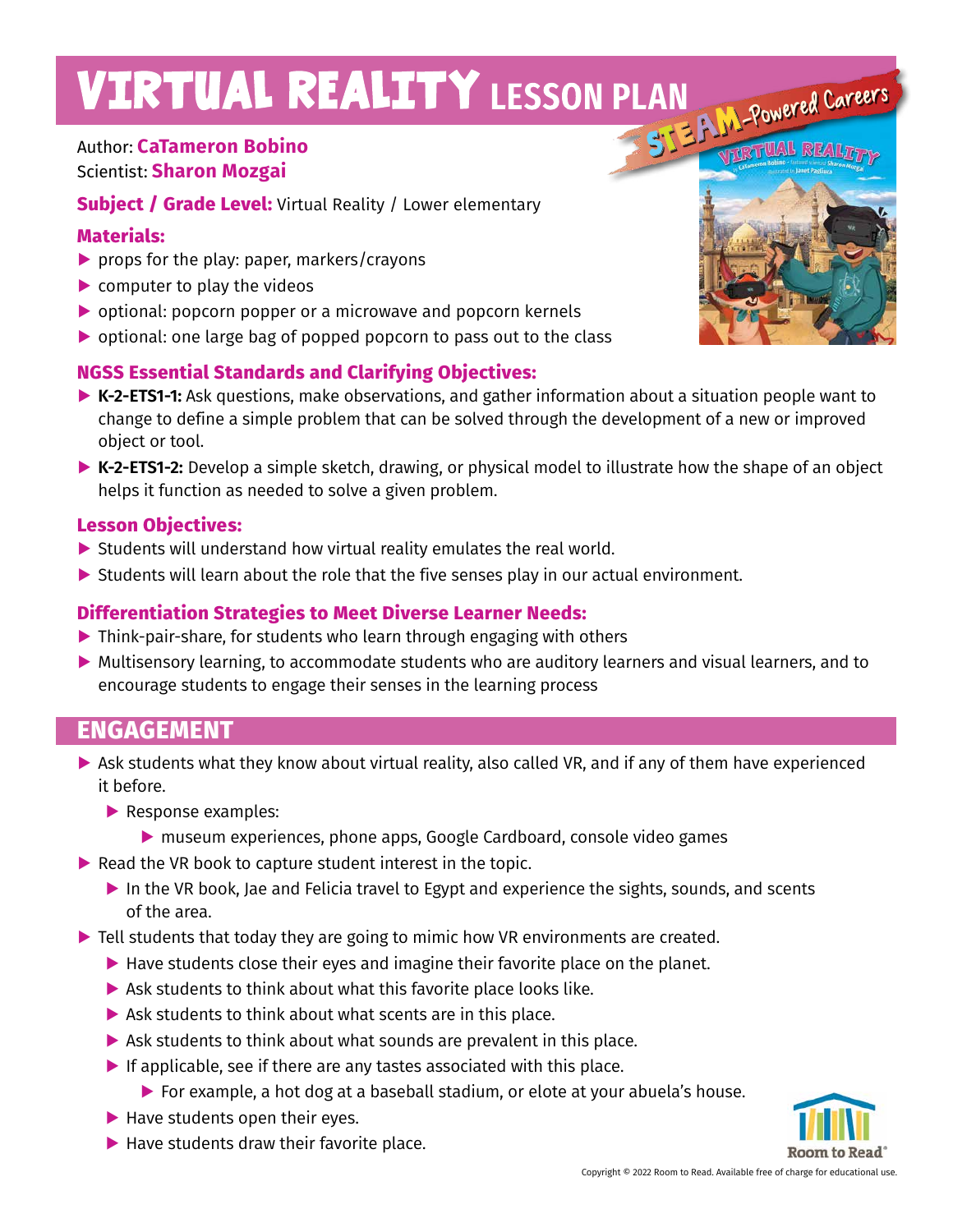- ▶ Have students break into small groups to share their favorite places.
	- **▶** Tell students to think about how they drew their favorite locations and described them to their friends. Ask students what they would include if they were to make their favorite locations into VR experiences.

## **EXPLORATION**

- ▶ Have the students close their eyes again and play one or both of these YouTube videos. Don't tell students what they are listening to. Listen to either video for two minutes.
	- ▶ the sound of popcorn: https://www.youtube.com/watch?v=yCSkXWO497s
	- ▶ the sound of rain: https://www.youtube.com/watch?v=jX6kn9\_U8qk
- ▶ Have students break into small groups to share what they think they experienced.
	- **▶** Ask these questions:
		- **▶** What did you hear?
		- ▶ Do either of the sounds you heard remind you of any scents?
		- **▶** How does hearing these sounds make you feel?
	- ▶ Have students share their answers with the class.
- ▶ Ask students what senses are missing when they only hear the sounds of popcorn popping or rain falling.
	- **▶** Response examples:
		- **▶** sight, smell, taste
- **▶** If applicable and available, pass around recently popped popcorn to add additional senses (sight, smell, taste).
	- **▶** Have students share this experience.

## **EXPLANATION**

- **▶** Explain to students that VR is a computer-generated environment that they can physically interact with. VR environments can be designed or recorded by a camera that uses a 360-degree viewer. The recordings can be watched with a VR phone app or with a headset. VR is usually heavily focused on the sights and sounds of a particular location, but scents and tastes are up and coming in the newer technologies.
- ▶ Watch this YouTube video to further explain VR: https://www.youtube.com/watch?v=i4Zt3JZejbg
- **▶** The most commonly used VR equipment:
	- **▶** Smartphones and VR applications with Google Cardboard
	- **▶** VR headsets—Oculus, Sony PlayStation VR
- ▶ VR allows you to travel to a real place, to a time from your life (past or present), or to an imaginary new place.
- **▶** With the equipment in the VR book, Jae and Felicia are able to see Egypt, smell the spices in the market, and hear the sounds of the people around them. They can walk around, turn 360°, and feel like they are actually in Egypt.
- ▶ Ask students to explain how they think VR can help them or someone else.
	- **▶** Response examples:
		- ▶ it can help them overcome fears, play games, explore places (real and imagined), exercise, watch movies, attend live events, learn a new skill, travel